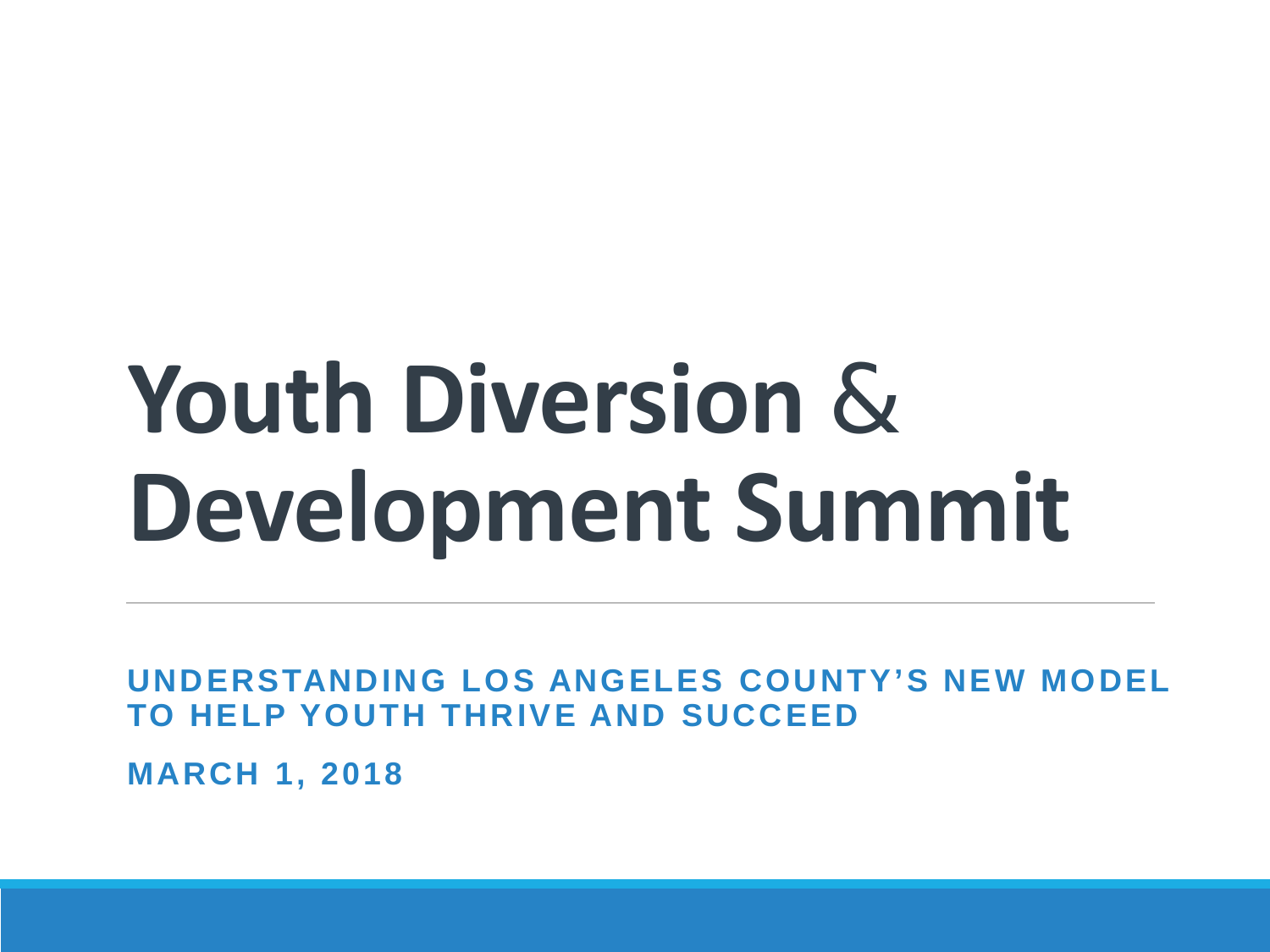## **Part 1: Introduction**

- Motion passed by Board of Supervisors in January 2017
- CCJCC Youth Diversion Subcommittee
- Report and recommendations focused on advancing a comprehensive and coordinated countywide approach to youth diversion in lieu of arrest
- Recommendations unanimously approved by Board of Supervisors in November 2017
- Division of Youth Diversion & Development (YDD) established in the Health Agency's Office of Diversion & Reentry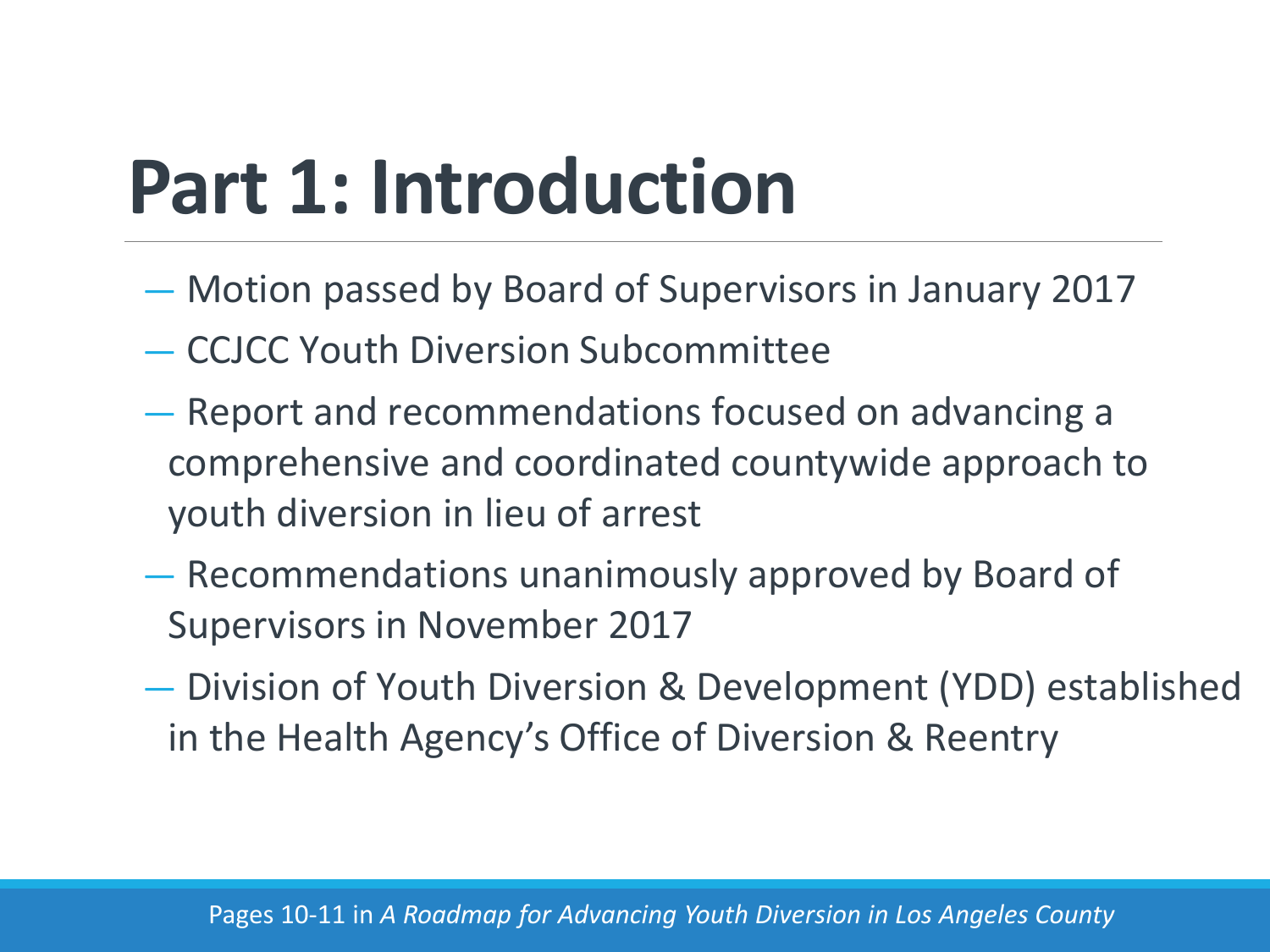## **Health** & **Development Approach**

- − Building on a strong community-led foundation
- − Support from County leadership to address gaps and disparities
- − Collaborative planning process
- − Data-driven recommendations
- − Sustainable implementation to build a network of effective, community-based youth services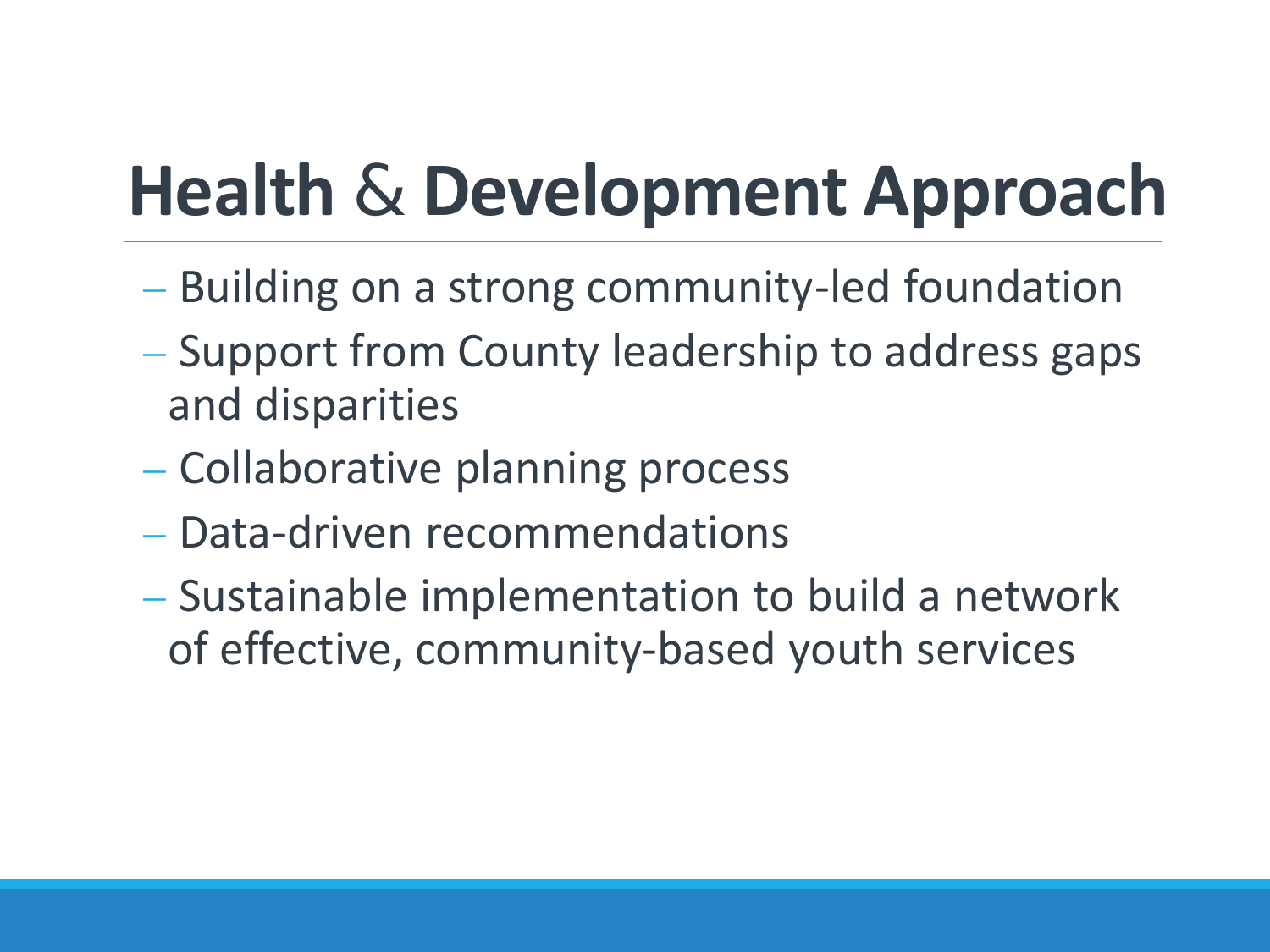### **Collaborative Planning Process**

**What is the current landscape of youth diversion?**

**What do we want youth diversion to look like in Los Angeles County?**

**How do we get there?**

**How will we know it's working?**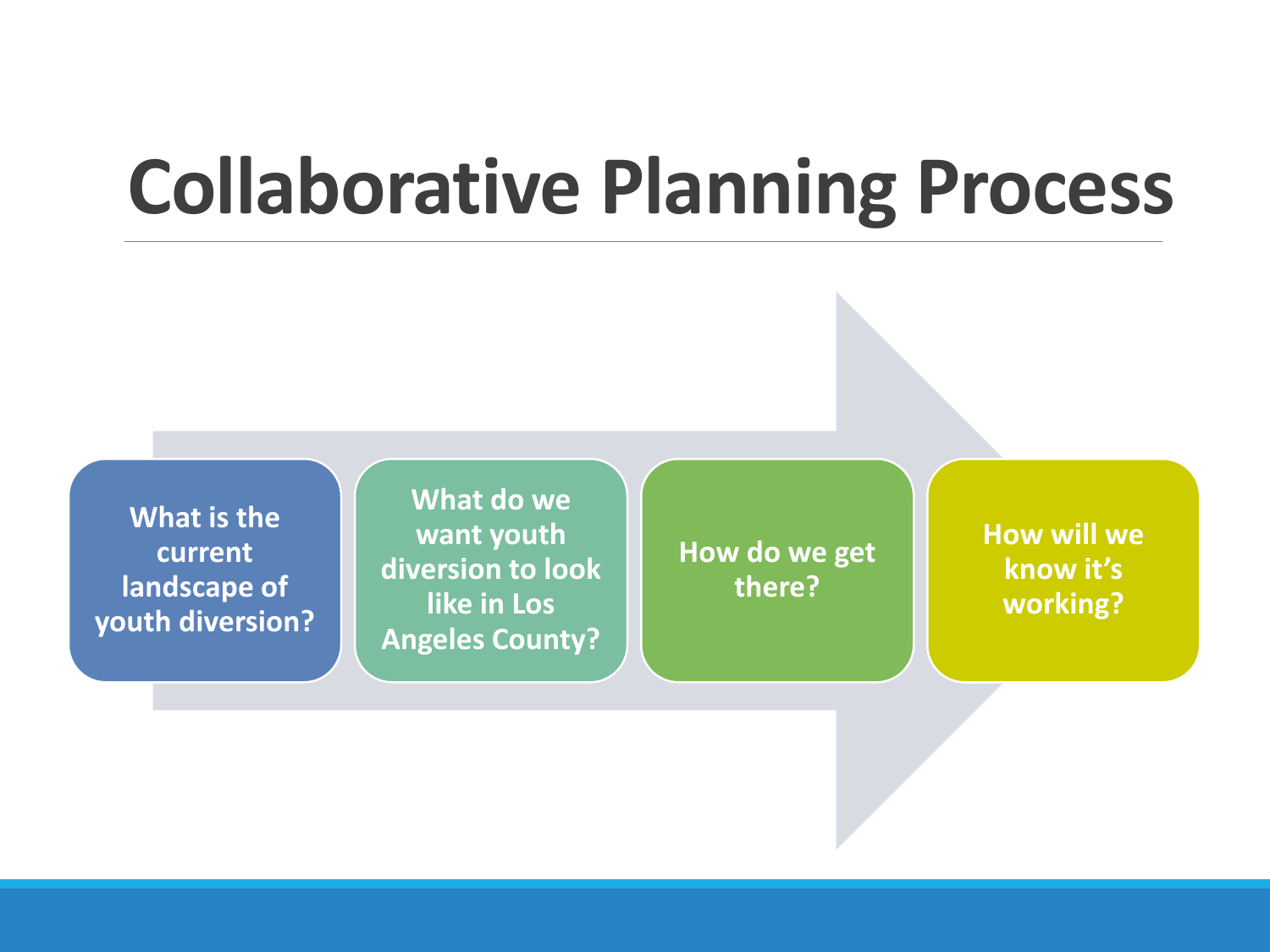# **What is youth diversion?**

Youth diversion is broadly defined as an intervention that redirects system responses in order to prevent a young person's involvement or further involvement in the justice system.



#### Page 14 in *A Roadmap for Advancing Youth Diversion in Los Angeles County*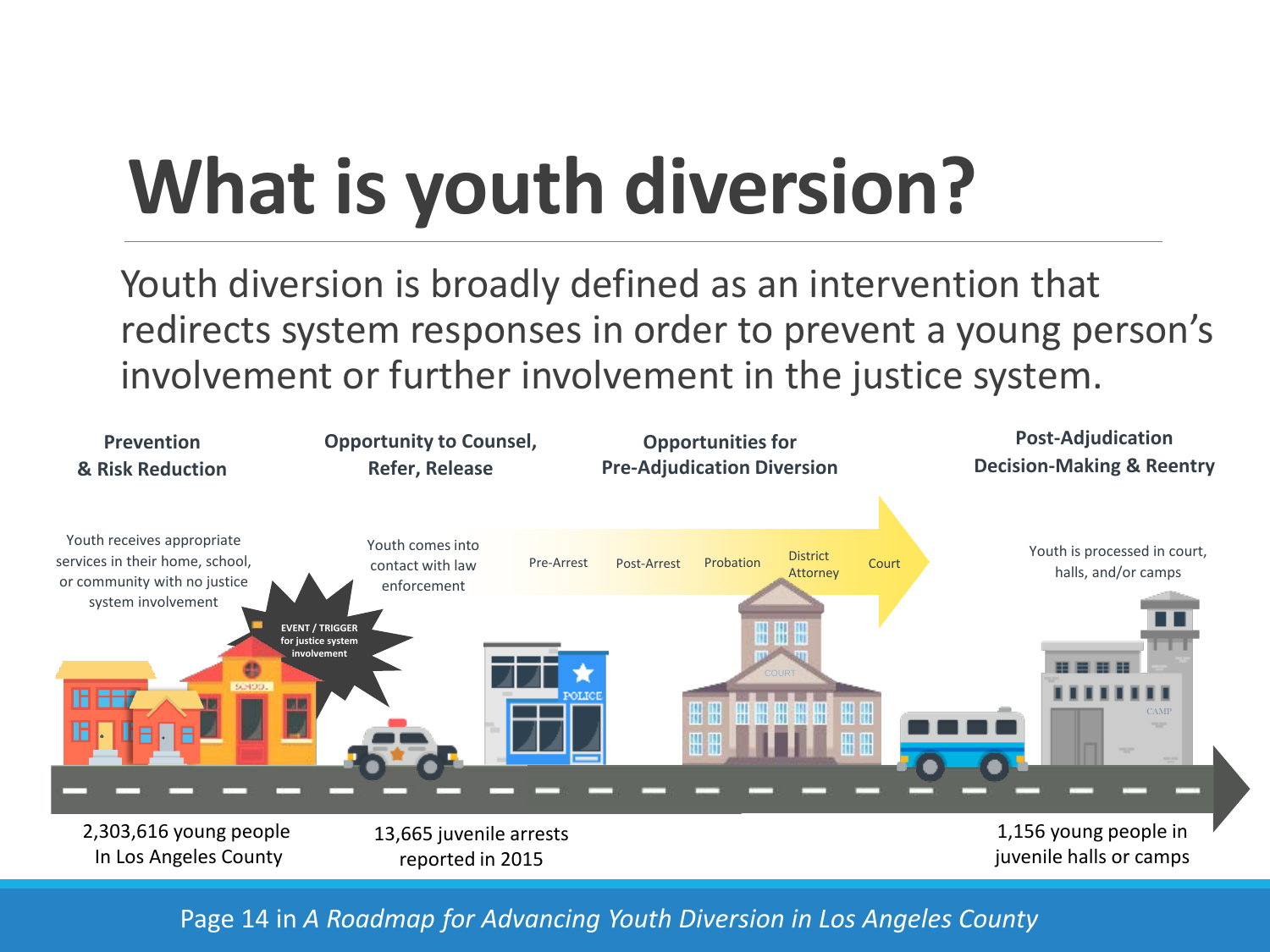#### **Why focus on pre-arrest diversion?**

- Justice system involvement operates as a negative health exposure.
- **The odds of high school dropout are nearly doubled by** first-time arrest and nearly quadrupled by first-time court appearance.
- **Part 20 Youth in pre-arrest diversion programs have been** shown to be 2.5 times less likely to re-offend than similar youth who were not diverted; youth in postarrest were 1.5 times less likely to re-offend.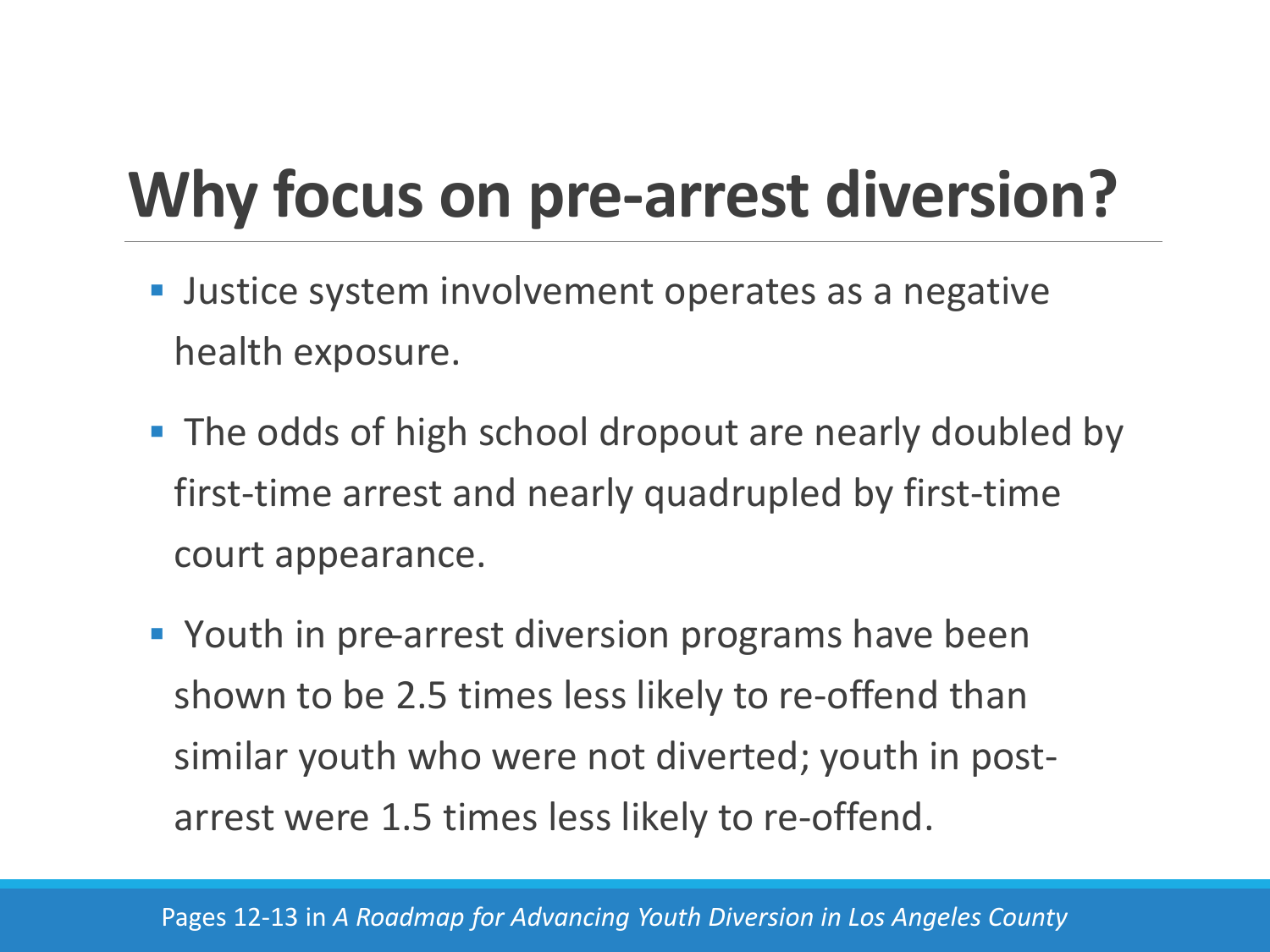## **What works?**

We know diversion programs are most effective when they:

- Reflect therapeutic rather than punitive or controloriented approaches
- Reach high-risk youth and do not further criminalize low-risk youth
- Are implemented with strong oversight and clear standards
- Are informed by ongoing assessment and a focus on equity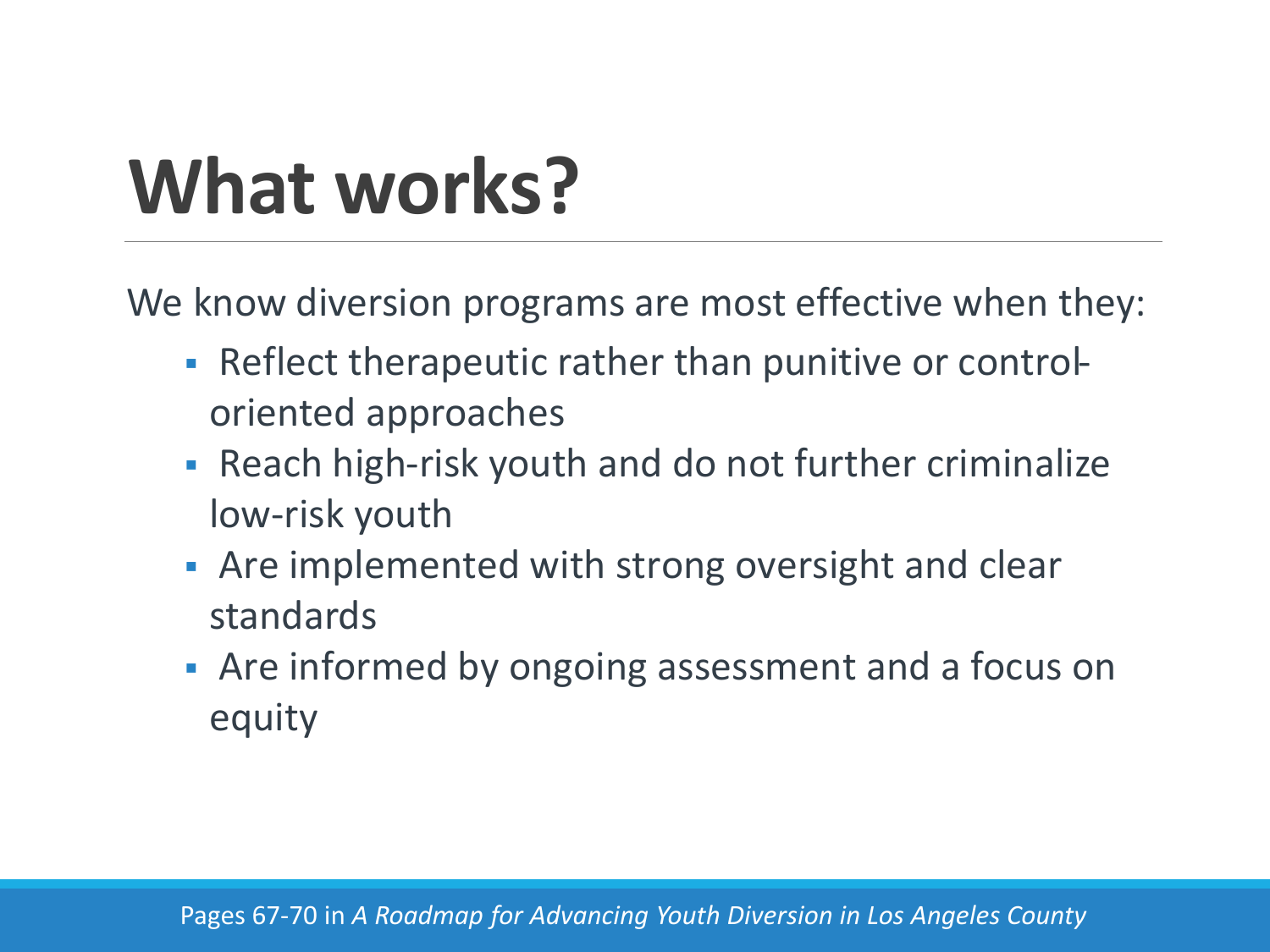#### **What does the data tell us?**



**13,655** total youth arrests or citations reported in 2015: **91%**

14 years or older,

**75%**

Male, **62%**

Hispanic/Latinx,

**81%**

Arrested for status, misdemeanor, or non-707(b) felony offenses that would be legally eligible for arrest diversion.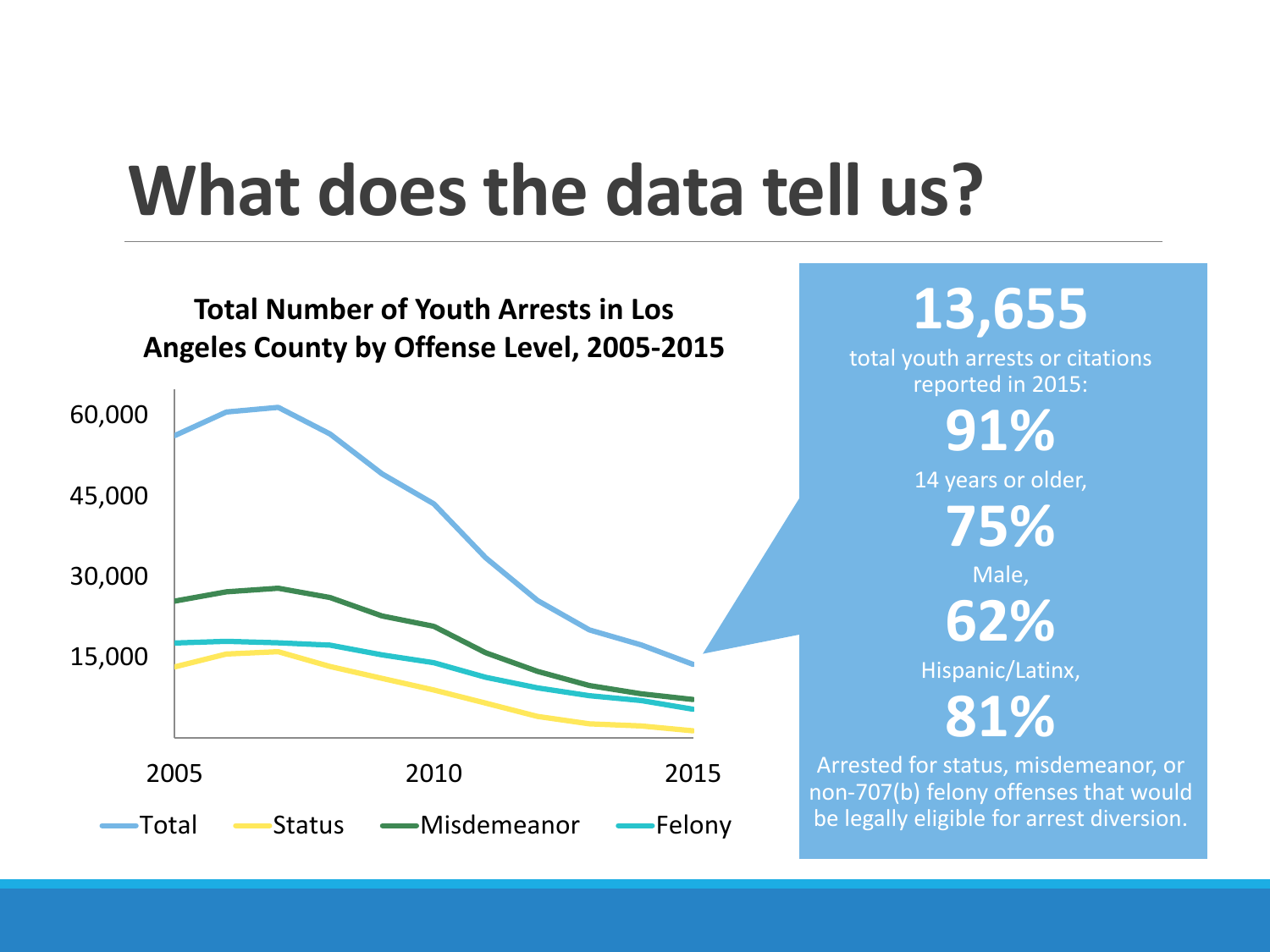#### **Youth Arrest Rates in Los Angeles County by Race/Ethnicity, 2015**

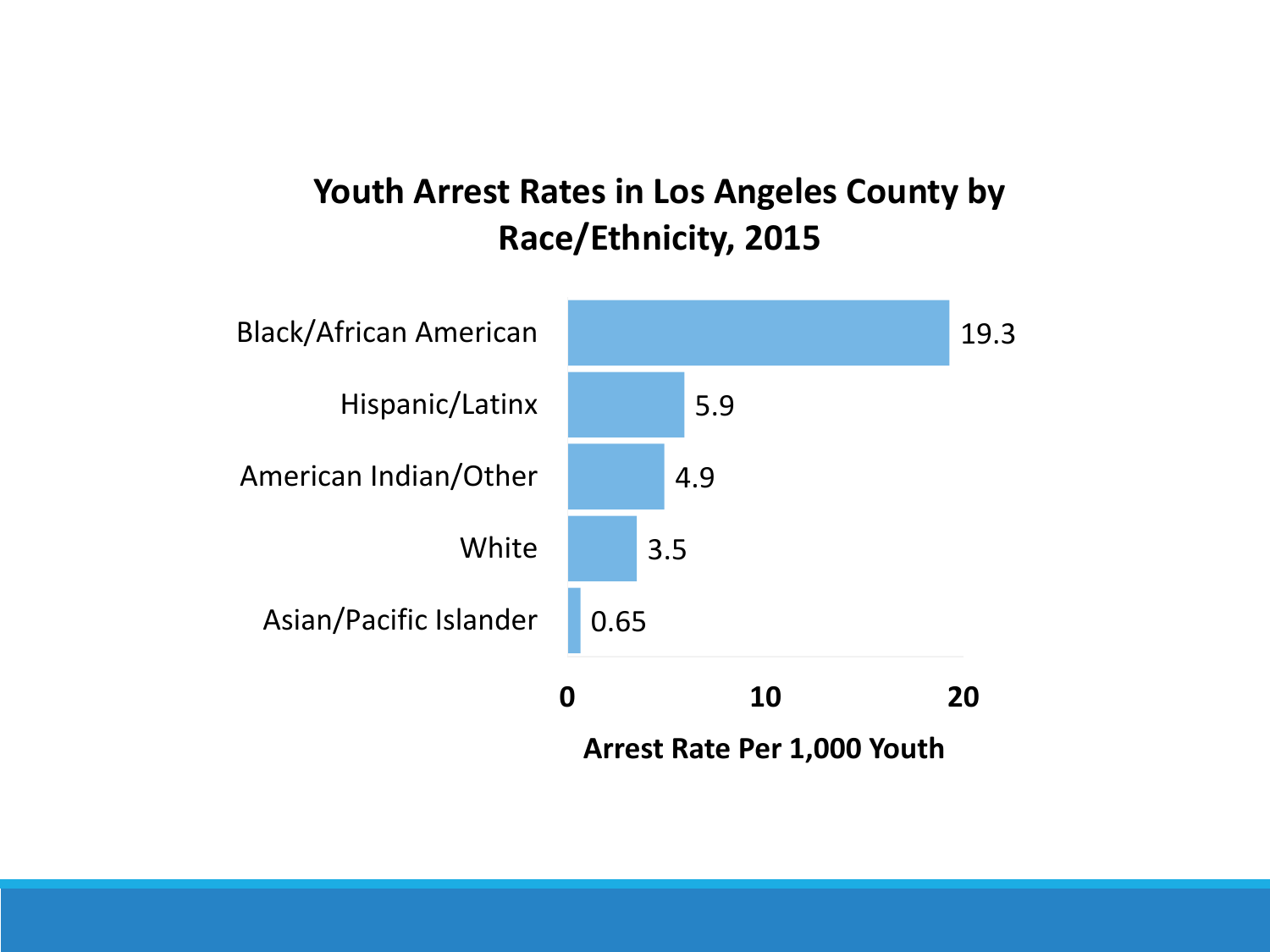## **What can we achieve?**

- 1. Increase / improve collaboration between law enforcement, community-based organizations, other youth-serving agencies
- 2. Reduce overall number of youth arrests, referrals to probation, and petitions filed
- 3. Reduce racial and ethnic disparities in youth arrests, referrals to probation, and petitions filed
- 4. Increase number of youth who are connected to services that address their underlying needs without acquiring an arrest or criminal record
- 5. Improve health, academic, economic, other outcomes for youth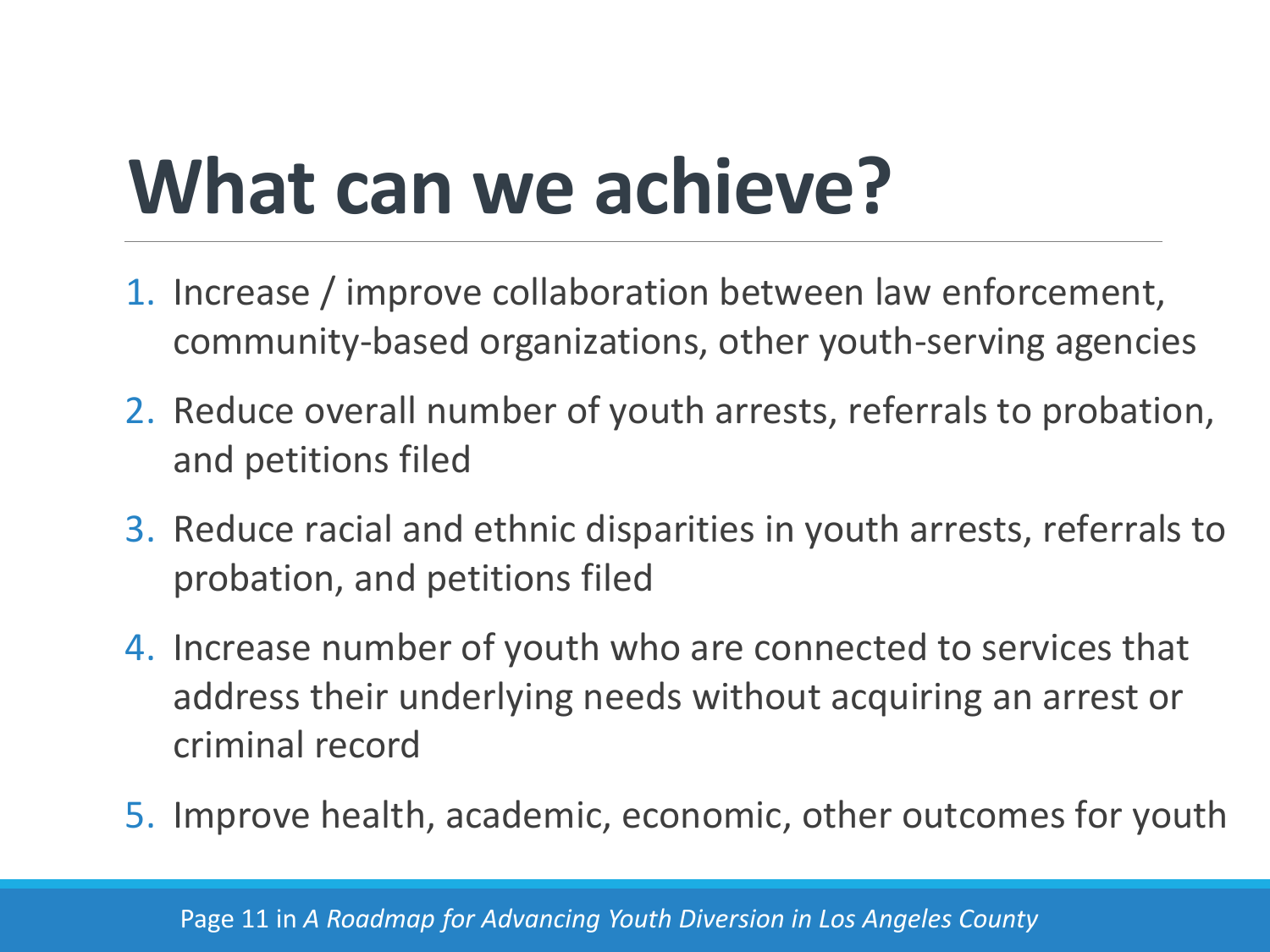### **Part 2: Overview of the Model**

**Youth Diversion & Development division, Office of Diversion & Reentry**

> **MOU to guide protocol for referral, data-collection, communication, capacity-building**



**Law Enforcement Agency** 

**Community-Based Diversion Service Provider**

Pages 15-17 in *A Roadmap for Advancing Youth Diversion in Los Angeles County*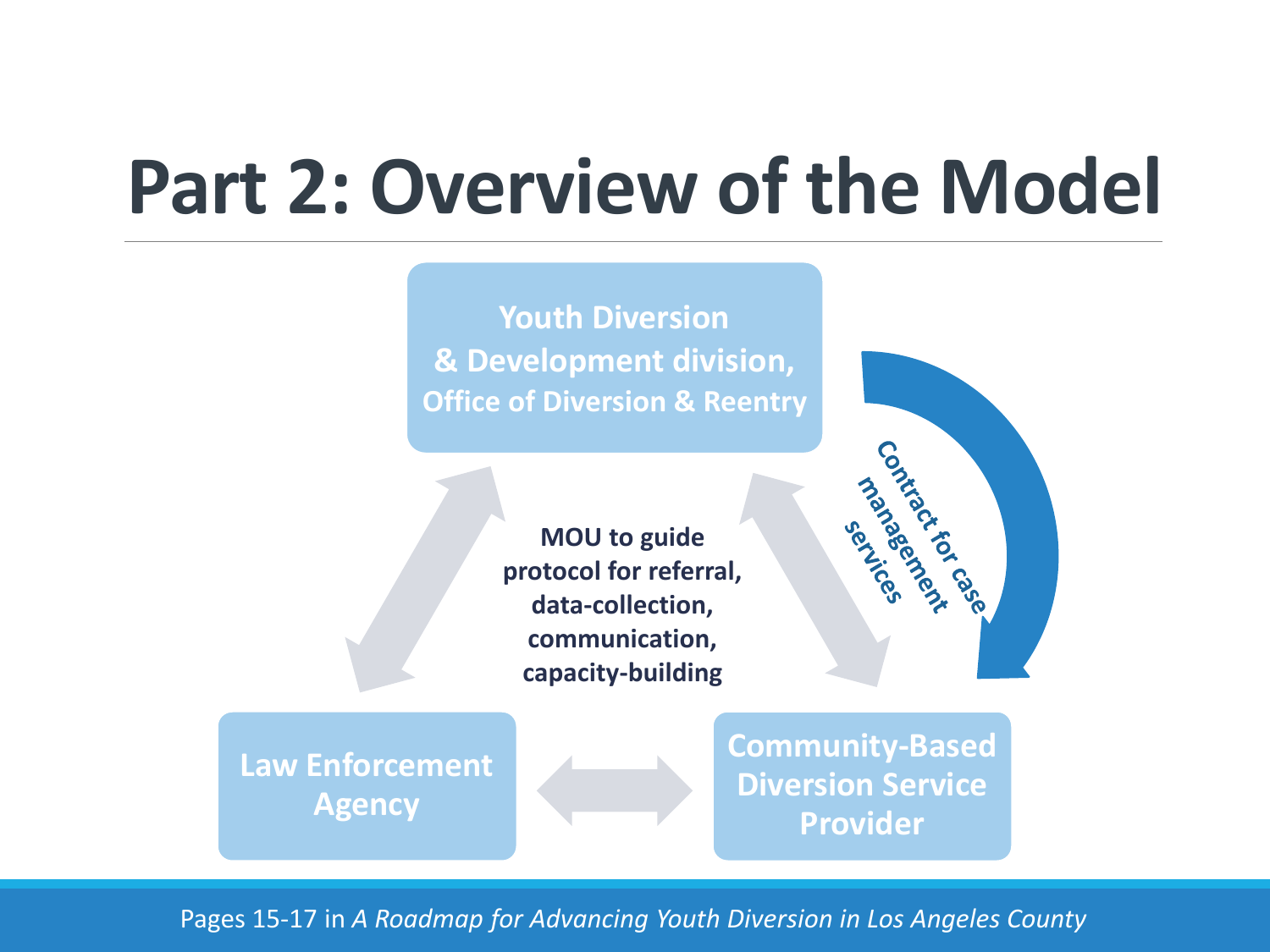#### **The YDD Model in Practice**

A central office provides countywide coordination And contracts for youth diversion services

Law enforcement refers eligible and suitable youth to community-based diversion partner in lieu of arrest or citation

**Community-based** organizations conduct intake assessment and develop diversion plan

**Upon successful** completion of diversion, youth's case is dismissed and no criminal record is sustained

**Diversion partners** communicate regularly and collect data needed to inform program improvement and assess countywide progress

 $\blacksquare$ 

J

This office will quide the phased expansion of new and existing partnerships between law enforcement agencies and communitybased providers in alignment with core components of effective practice, providing ongoing support as partners develop and implement protocol for referral, intake, programming, and communication.

A law enforcement officer will apply his or her department's referral protocol to determine whether a youth is eligible and suitable for pre-arrest diversion.

Diversion plans will reflect the level and types of intervention needed to address the youth's risks, needs, and interests and support positive youth development.

Diversion partners will work with participating vouth to reduce barriers to successful completion. If a participant is unable to complete, his or her case may be returned to referring agency for further processing.

Partners will share information regarding diversion referrals. participation status, and program completion, consistent with all applicable confidentiality protections. Ongoing program- and county-level assessment will be coordinated by the central office.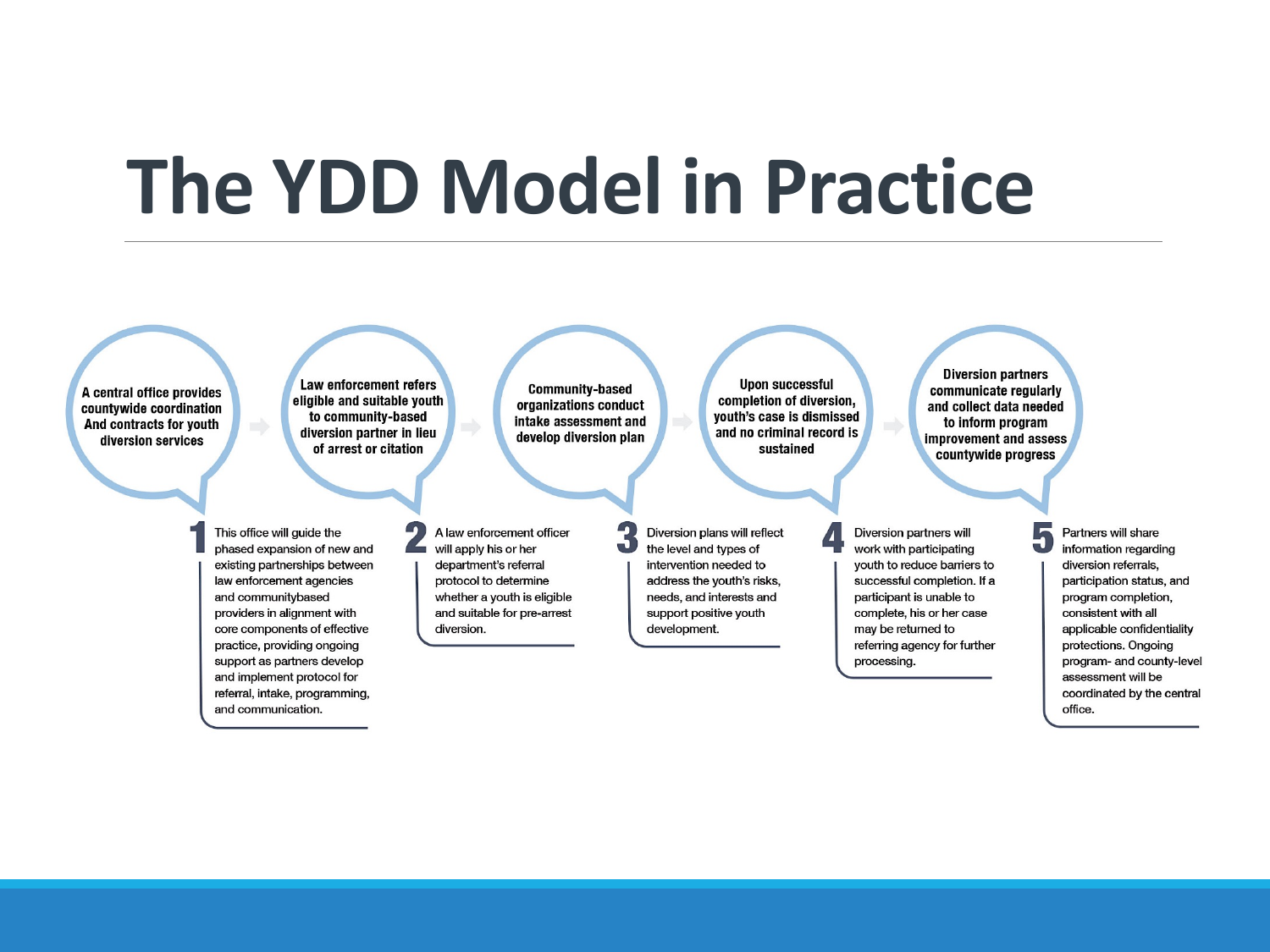#### **Core Components: Organizational Characteristics**

- Expertise in meaningful community leadership and engagement
- Capacity for strengths-based and identifyaffirming services
- Capacity for evidence-based and evidenceinformed services when appropriate

Page 22 in *A Roadmap for Advancing Youth Diversion in Los Angeles County*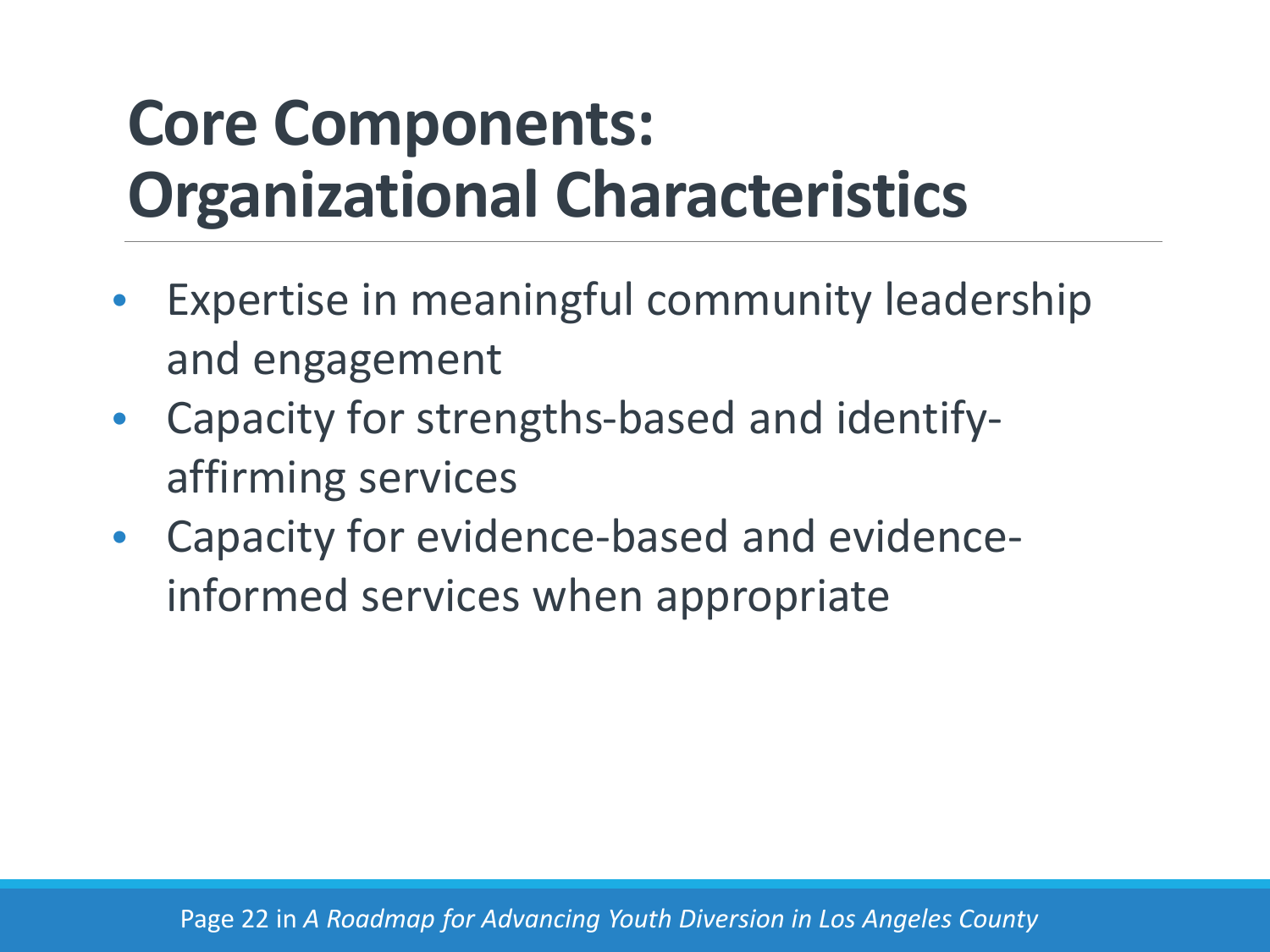#### **Core Components: Menu of Services**

- Resources to address barriers to participation and successful completion
- Youth development / social support
- Education / employment
- Health / healing
- Family / caretaker support
- Restorative / transformative justice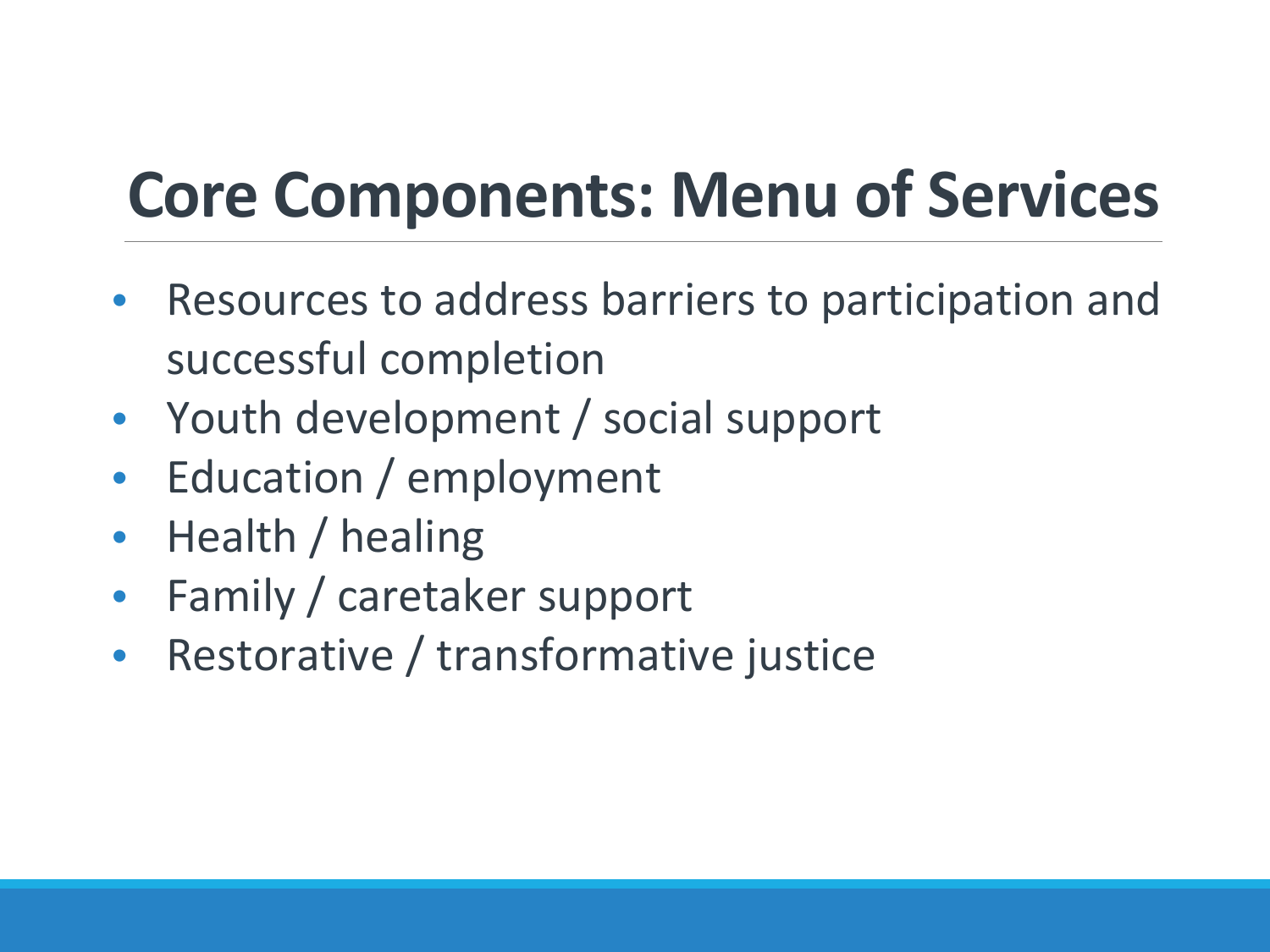## **Part 3: Implementation**

| <b>Cohort #1: FY2018-19</b>                                                                                                           |                                                                                                                                                                           |                                                                                                                                          |  |
|---------------------------------------------------------------------------------------------------------------------------------------|---------------------------------------------------------------------------------------------------------------------------------------------------------------------------|------------------------------------------------------------------------------------------------------------------------------------------|--|
| 5-10 community-based<br>organizations will<br>partner with local law<br>enforcement agencies<br>to serve 500-1,000<br>youth per year. | <b>Cohort #2: FY2019-2020</b><br>YDD to contract with<br>an additional 10-15<br>community-based<br>organizations, serving a<br>total of 1,500 to 2,500<br>youth per year. | <b>Cohort #3: FY 2020-21</b>                                                                                                             |  |
|                                                                                                                                       |                                                                                                                                                                           | YDD to contract with<br>an additional 10-15<br>community-based<br>organizations, serving a<br>total of 3,500 to 4,000<br>youth per year. |  |

 $\blacktriangleright$ 

Page 18 and 65-66 in *A Roadmap for Advancing Youth Diversion in Los Angeles County*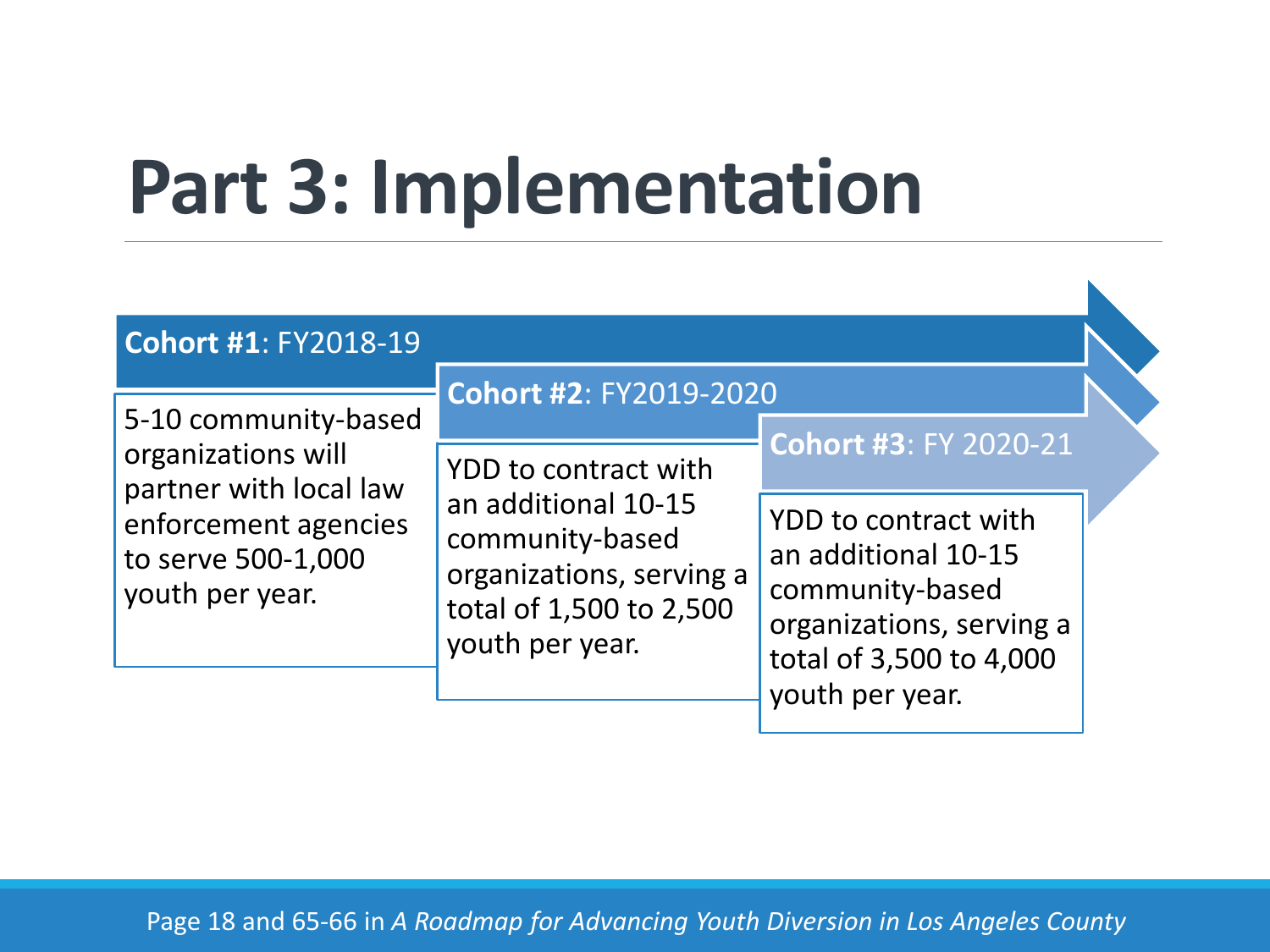## **What will success look like?**

- Reduce youth involvement in the justice system
- Increase access to activities and services that meet youth needs without establishing a permanent arrest or criminal record
- **Improve community safety and wellbeing**
- Improve equity
- Build capacity for effective community-based youth diversion and improve collaboration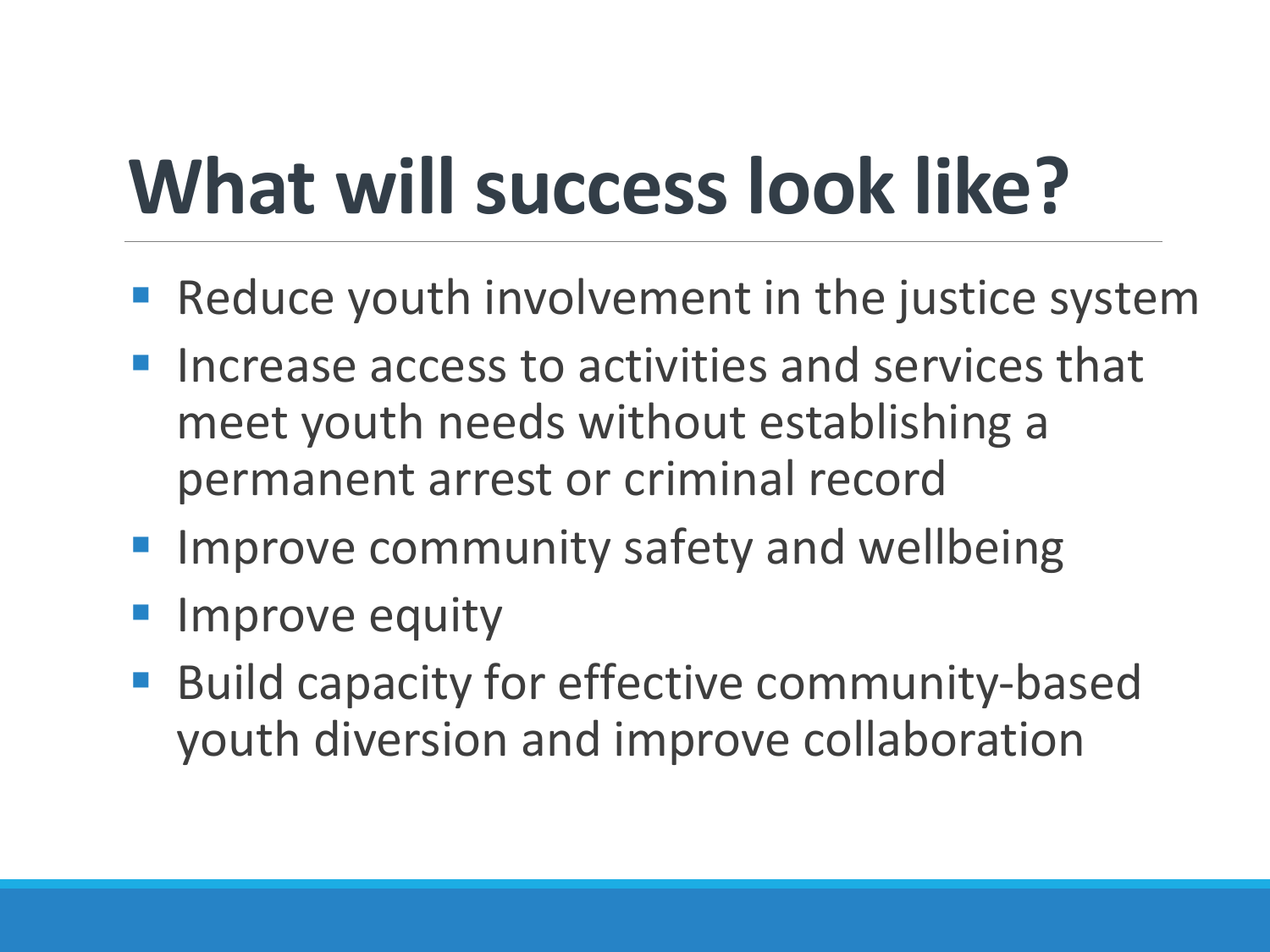### **Part 4: Oversight Committee**

- **Annual Summits and the YDD Steering** Committee will be spaces for ongoing research and data-driven oversight
	- Share updates and review progress
	- **EX Communicate about process and outcome** assessment findings
	- Identify areas for improvement
	- Discuss priorities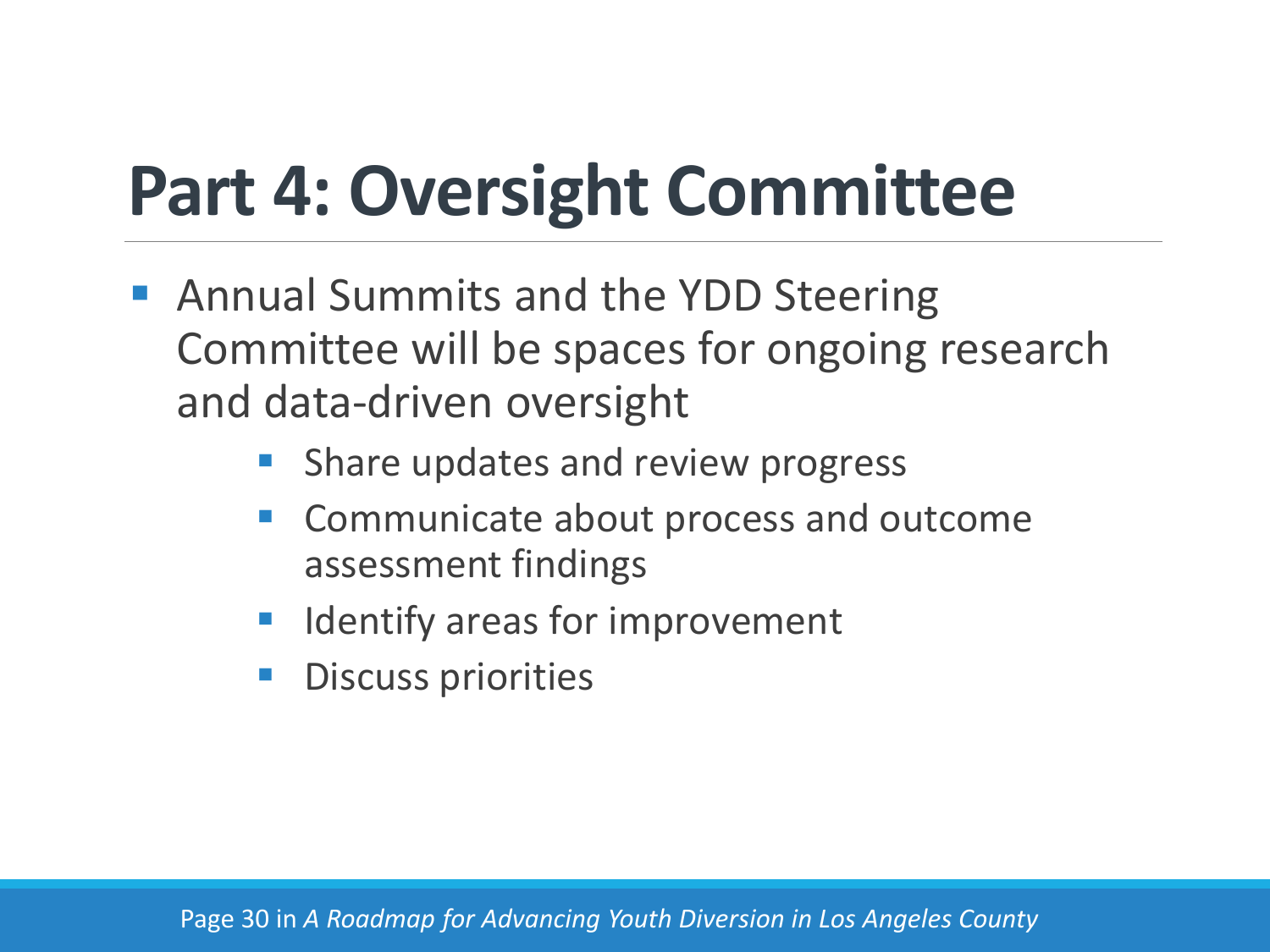# **Where do we go from here?**

- 1. Hire staff
- 2. Develop electronic referral / case management system
- 3. Identify potential partners for first cohort of YDD contracts for implementation and evaluation
- 4. Begin to scale and spread effective practices

Page 64 in *A Roadmap for Advancing Youth Diversion in Los Angeles County*